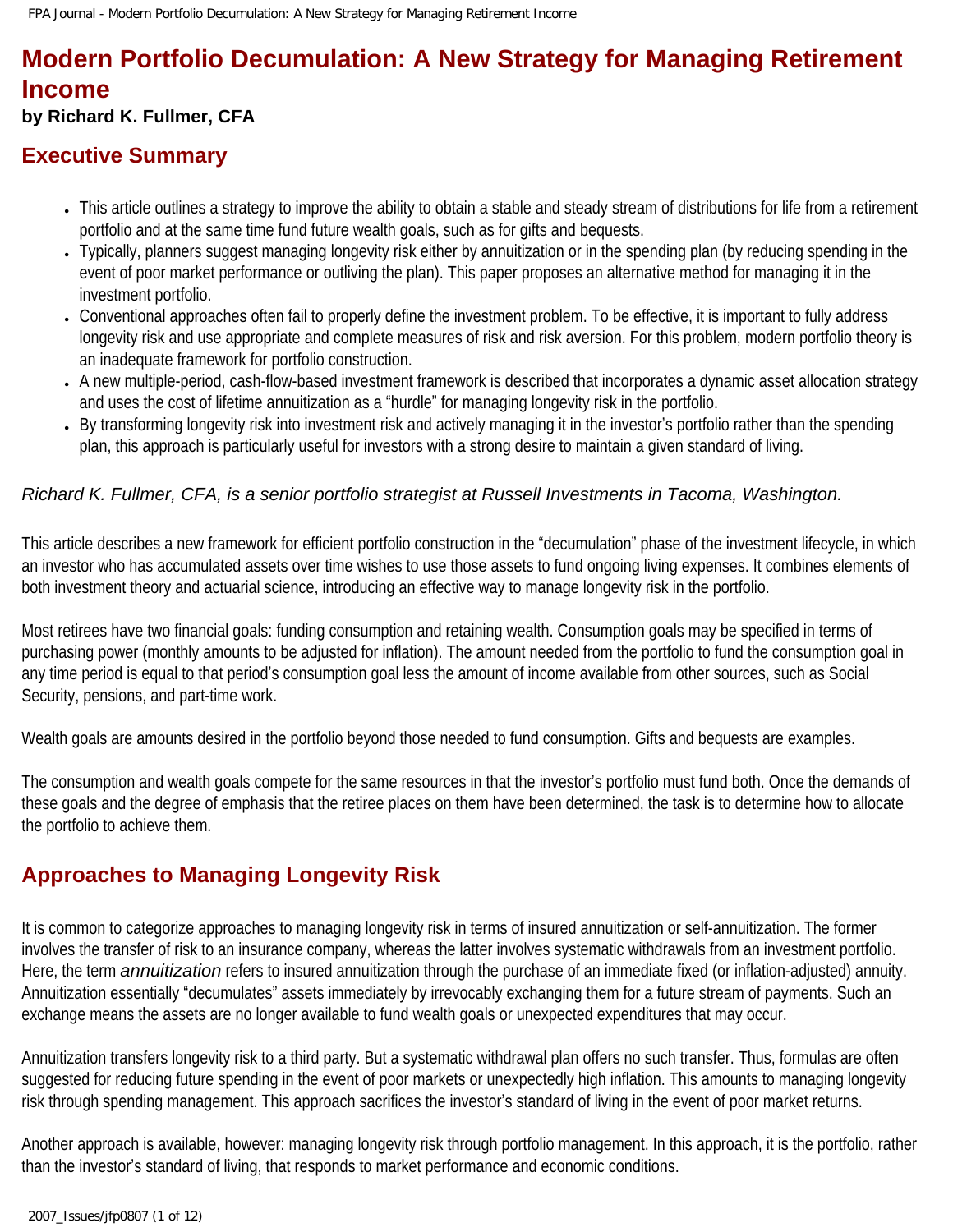Understanding that annuitization offers insurance against living too long leads us to consider these classic guiding principles for making insurance decisions:

- 1. Never risk more than you can afford to lose
- 2. Do not buy insurance that you do not need

A logical conclusion is to annuitize when you need to, but not before. This concept plays an important role in the framework that follows. Before describing this framework, however, a review of conventional approaches highlights key issues we must first address.

Conventional approaches to meeting a retiree's consumption and wealth goals are commonly derived from existing models for wealth accumulation, such as Harry Markowitz's breakthrough paper describing efficient portfolio construction using mean-variance optimization. Although modern portfolio theory may serve the industry well for those saving for the future, it falls short as a methodology for decumulation. The purpose of accumulation is to acquire wealth; the purpose of decumulation is to achieve lifetime cash flows from the portfolio. Traditional modern portfolio theory

- Assumes no cash flows, the retiree's primary investment objective.
- Ignores the investor's risk aversion for failure to achieve the cash flows.
- Incorporates a single-period framework. But decumulation is a multiple-period investment problem as the required cash flows are periodic and ongoing.
- Uses an inadequate definition and measure of risk (the standard deviation of return).
- Assumes a known time horizon, even though the retiree's time horizon is unknown.

To achieve lifetime income from a portfolio, the financial planning methodology and the investment framework must address these shortcomings. Specifically, they must fully address longevity risk, avoid the fallacy of time diversification of risk, measure risk completely, and account for the investor's aversion to cash-flow risk.

A plan for systematic withdrawal from a portfolio cannot eliminate longevity risk. A common approach for dealing with this is to select a "drop-dead" date that the investor is statistically unlikely to reach. Then, a methodology such as Monte Carlo simulation is used to determine the likelihood that a spending and investing plan will last to that date.

Using this approach, longevity risk derives from two sources:

- 1. Running out of money during the selected time horizon (because the assumptions did not turn out in reality as planned)
- 2. Running out of money after the selected time horizon (because the investor outlived the drop-dead date)

If longevity risk is managed in the spending plan, the portfolio need not deal with it. But if it is managed in the portfolio, the investment model must fully account for it.

# **A Different Measure of Risk**

A common misunderstanding in financial planning is that time diversifies risk. It does not. When risky assets are included in a portfolio, risk always increases with time and this effect is magnified in decumulating portfolios.

Yet it is common to use either historic or projected portfolio returns over long time horizons to show how risky portfolios appear suitable over long holding periods. Figure 1 shows hypothetical average annualized real returns for a 60 percent equity/40 percent bond portfolio (see Appendix A for assumptions).

Since the range of outcomes narrows over time, Figure 1 seems to show that risk decreases with longer time horizons. However, this conclusion is wrong. The problem here is a "flaw of averages." Figure 1, while interesting, does not convey the risk. It is not *average*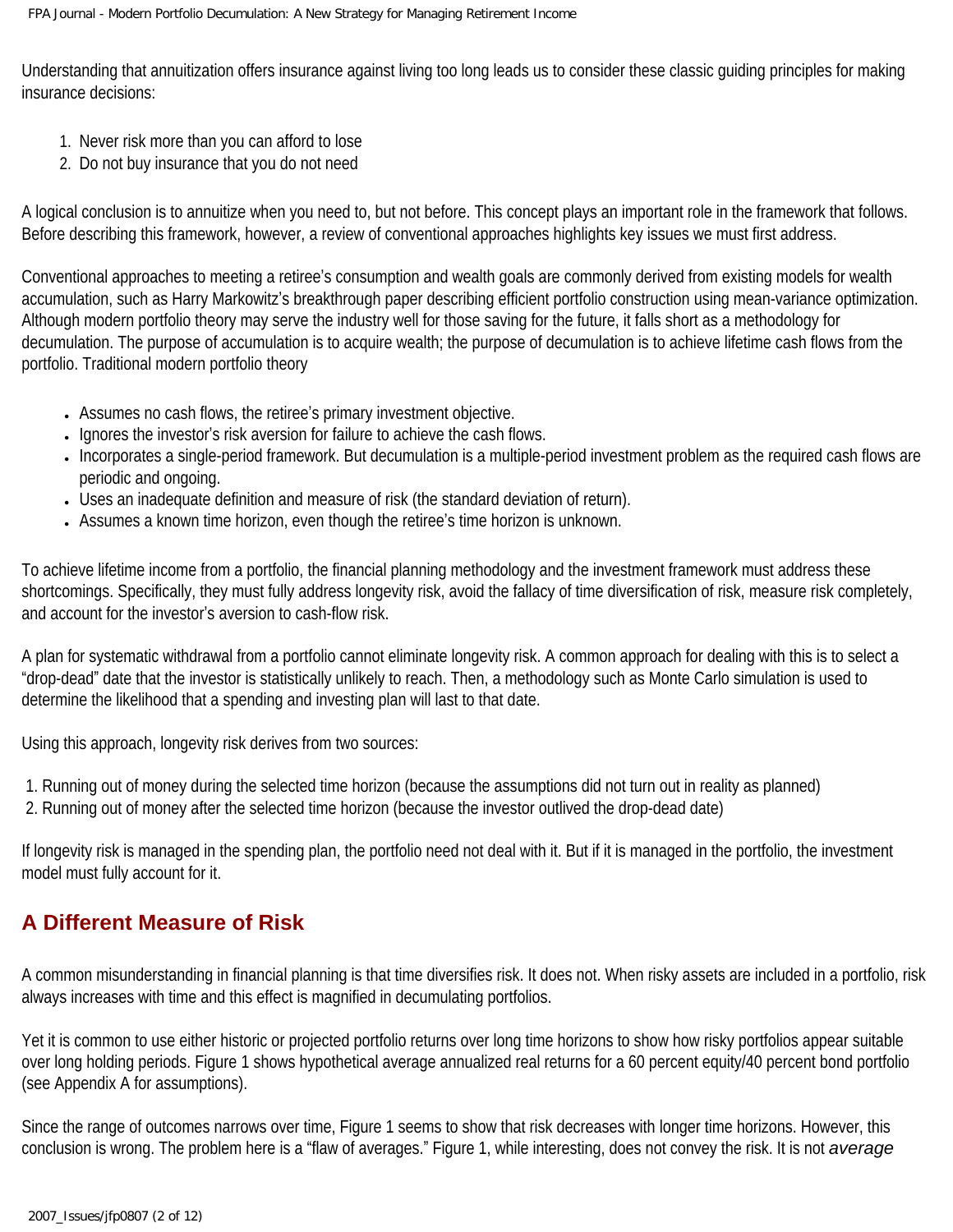return that matters, but *cumulative* return. Cumulative returns directly measure changes in wealth.



Figure 2 shows cumulative real returns for the same scenario as Figure 1. Although the standard deviation of average returns decreases over time, the standard deviation of cumulative returns increases over time. Should there be no cash flow into or out of the portfolio over the time horizon, the asset balance will show the same pattern as the cumulative return, as shown in Figure 3.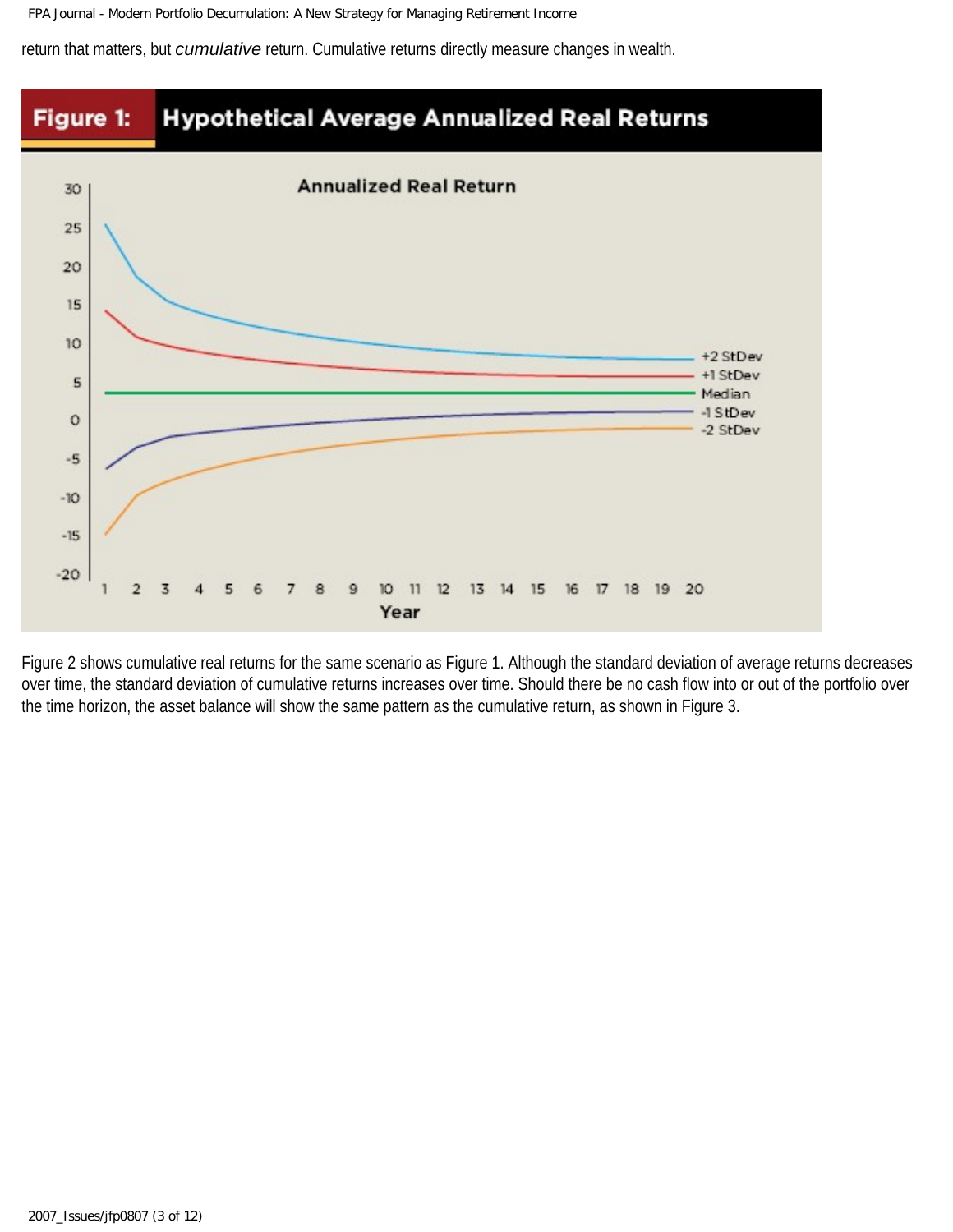



Hypothetical Real Wealth Per Dollar Invested for Portfolio with No Withdrawals or Further Investments



Figures 2 and 3 together show that the standard deviation of cumulative return is a suitable measure of risk for lump-sum investment portfolios (where no cash flows are involved). As shown in the two charts, the investor's level of wealth is directly tied to the cumulative return. This explains why traditional wealth-based portfolio construction models use the standard deviation of cumulative return to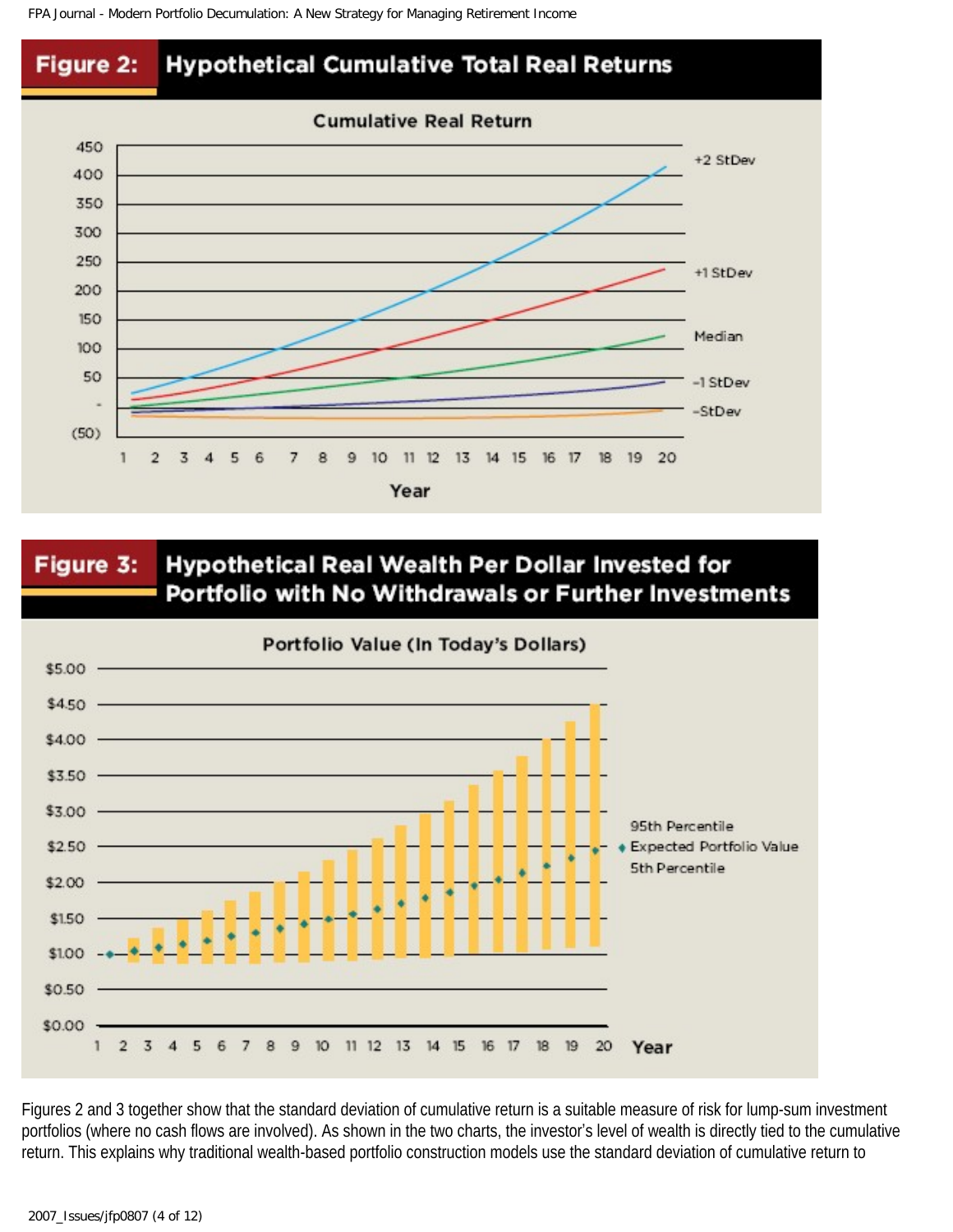measure risk.

But this is not the case with decumulating portfolios, where cash flows are the primary objective. If market returns are poor early in retirement, the portfolio may go broke before the markets recover. Figure 4 shows the projected asset balance for the same portfolio assuming a 5 percent withdrawal rate in the first year, subsequently adjusted for inflation. Clearly, the pattern shown in this chart has little resemblance to the cumulative return chart shown in Figure 2. It is evident that the standard deviation of return is not a suitable measure of risk for the retirement income problem. Probability alone does not risk make. History is littered with the wreckage of those who learned this lesson the hard way.



Monte Carlo simulation tools are popular, and their probabilistic methodology is an improvement over the deterministic methods of their predecessors. But the probability of bad outcomes is not a complete measure of risk. Decomposing risk into its two primary components reveals that the magnitude of bad outcomes is as important as the probability. Risk is measured as the product of these two components: Total Risk = Probability x Magnitude.

Actuaries and risk analysts will quickly recognize this equation. Even though the probability of a bad outcome may be small, if the magnitude is large then the overall risk may be significant and therefore the investment model must account for it.

# **Accounting for the Investor's Aversion to Cash-Flow Risk**

A prevalent assumption in retirement planning is that if the plan fails, the investor must either spend less or go back to work. The term cash-flow risk refers to the risk that the portfolio will fail to deliver the lifetime cash flows required to fund consumption goals. Commonly, the investor's aversion to *cash-flow* risk is addressed during the planning process by making conservative assumptions. Less commonly is it factored into the portfolio construction model, in which case the implication to the portfolio manager is that the investor has no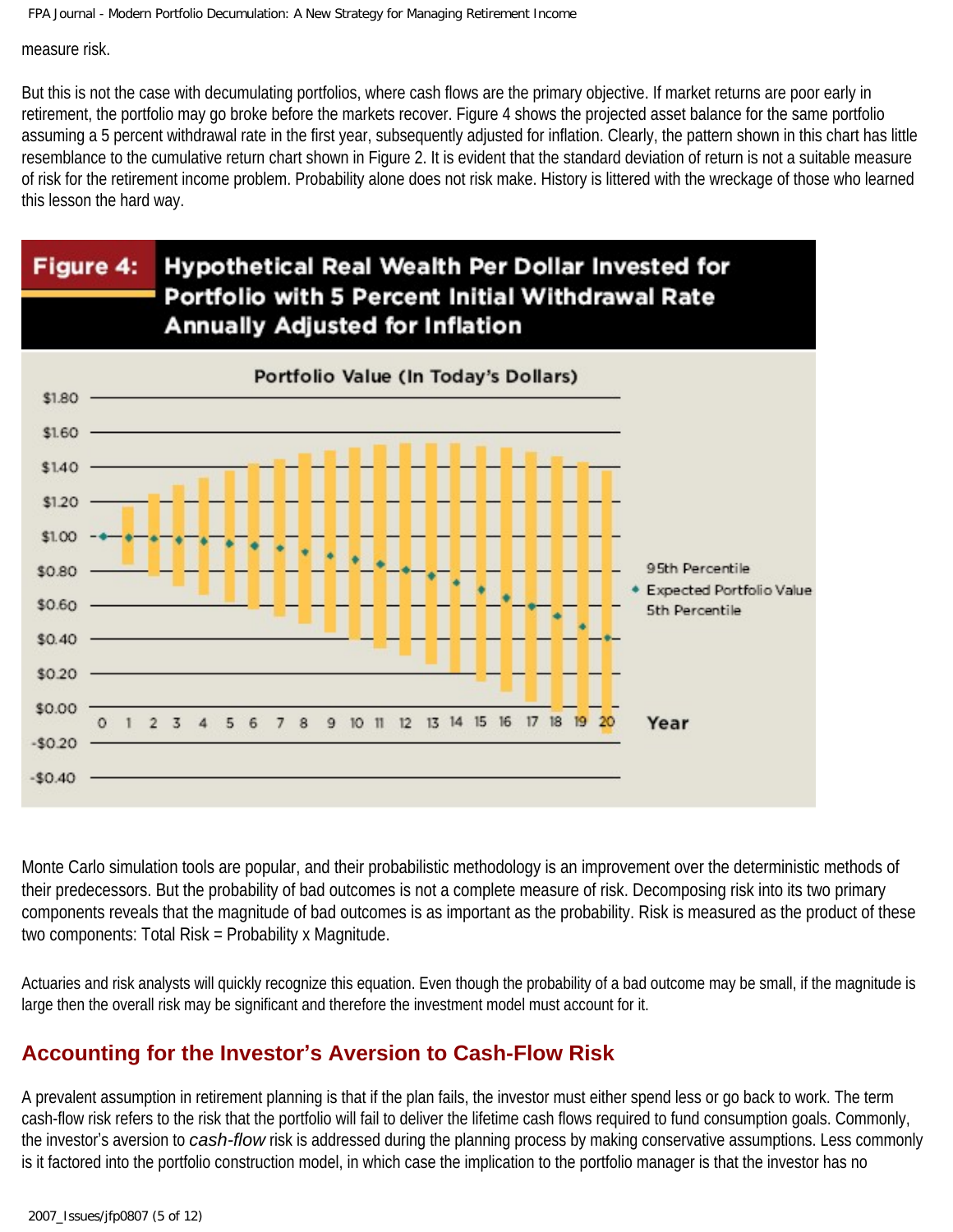aversion to cash-flow risk at all, but is perfectly willing to accept the risk of a reduced standard of living.

This may be acceptable for investors willing to raise or lower their standard of living based on the ups and downs of the market. But for investors less willing to assign control of their livelihood to the vicissitudes of the markets, cash-flow risk aversion must be built into the portfolio manager's investment model.

### **A Framework for Portfolio Decumulation**

Having identified shortcomings in the conventional approaches that must be overcome, the framework for decumulation follows.

Portfolio construction models generally are written as an objective function, which defines exactly what the portfolio manager is charged with accomplishing for the investor. The objective is to maximize wealth, subject to achieving the desired cash flows to fund a lifetime of consumption and the desired bequest and other wealth goals. Appendix B illustrates this objective function in mathematical terms, addressing the periodicity of the cash-flow goals and the investor's risk tolerance for achieving them. It also discusses the application of shortfall risk measures. "Shortfall" describes the risk that the portfolio may fail to meet the investor's ongoing objectives. This measures risk in terms that are readily meaningful to the investor while accounting for both the probability and magnitude components of risk.

A complication in the decumulation problem is that an uncertain lifetime makes the time horizon largely unknown. If the horizon is unknown, how can shortfall risk be measured? Furthermore, how can the objective function possibly be optimized?

One method is to use mortality statistics to model the time horizon as a probability density function and then incorporate it into a stochastic model for calculating a probability of success or ruin. In practice, this method is limited as a means for determining an optimal portfolio. The reason is subtle. The stochastic mortality approach models the paths of numerous potential lifespan horizons, which implies that retirees have many lives to live even though in reality they have only one. Constructing a portfolio based on numerous phantom lives is problematic because although longevity risk management is possible using multiple real lives, it is not possible using phantom lives.

This insight is a key point to resolving the dilemma. Let's return now to the guiding principle to insure (annuitize) when you need to, but not before. The logical inference is to construct the optimal investment portfolio of assets for the individual's goals while continually evaluating the *option* to annuitize those assets when (and only when) necessary to ensure continuing lifetime income. Rather than simply annuitizing assets early in retirement, the idea is to leverage the option to annuitize those assets later. As Milevsky and Young (2002) show, this is a real option with real value that can be quantified.

# **Transforming Longevity Risk into Investment Risk**

The key for leveraging this optionality is setting the projected cost to annuitize the investor's desired lifetime income stream as a *wealth* goal in the objective function. Doing so effectively transforms longevity risk into investment risk, because now it is the portfolio's job to preserve the ability to annuitize the desired lifetime income stream. By combining these separate but related types of risks, they can be managed holistically and thus more effectively. Although this method may not guarantee the ability to annuitize on any particular future date (unless an insurance company underwrites the guarantee), the investor is free to exercise the annuitization option at any time. By monitoring the investor's wealth relative to the current cost of annuitization, the decision to invest or annuitize can be continually evaluated by a financial advisor. To implement, a two-step process is used.

**Step 1.** Select a time horizon during which the investor (a) is willing and able to forecast a spending budget (define the cash-flow goals) and (b) strongly desires to avoid relinquishing liquidity and control of financial assets.

This "liquidity horizon" may be of any length. Because it is not an assumed drop-dead date, however, it does not necessarily have to extend beyond life expectancy as a means of mitigating longevity risk. Having been transformed into investment risk, longevity risk is now actively managed inside the portfolio rather than in the selection of a drop-dead date.

**Step 2.** Set the wealth target at the end of this horizon as the amount needed to fund a lifetime annuity. Ideally, this target will be exceeded and the annuitization decision can be deferred indefinitely, but this is the minimum requirement. The annuitization cost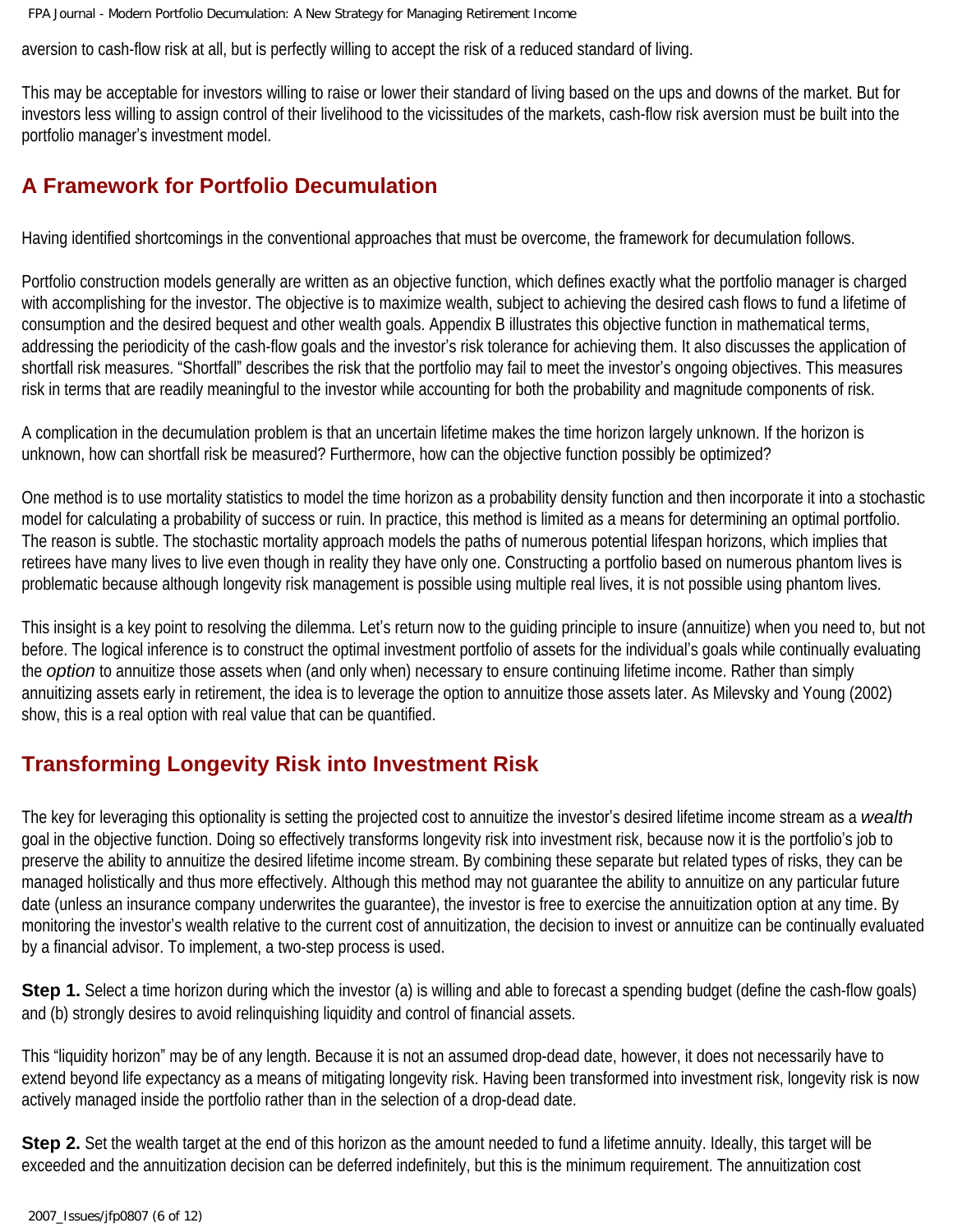calculation uses simple and well-established formulas (see Appendix C for an example that applies this methodology).

### **Visualizing the Framework**

Figure 5 illustrates a hypothetical scenario. An initial \$1 million investment is shown in dark blue, the cash-flow goals are in red, and the wealth goals are in yellow and green. A 20-year liquidity horizon is selected as denoted by the shaded region. A 5 percent initial withdrawal rate is used (\$50,000 in the first year). Inflation-adjusted spending is desired to maintain the investor's standard of living, so the chart shows real values (today's dollars).



In the event that the investor is still living after 20 years, ongoing cash flows continue to be needed. These are accommodated by the solid yellow bar indicating the minimum amount required in the portfolio to fund the purchase of a lifetime annuity at the end of year 20. Other wealth goals are indicated by the green bar. As long as the portfolio achieves the cash flow and wealth goals, it will have met its purpose of providing lifetime income.

#### **Illustrating the Investment Strategy**

Figure 6 shows various points on the efficient frontier for hypothetical mean-variance optimal portfolios using the traditional definition of risk for wealth accumulation.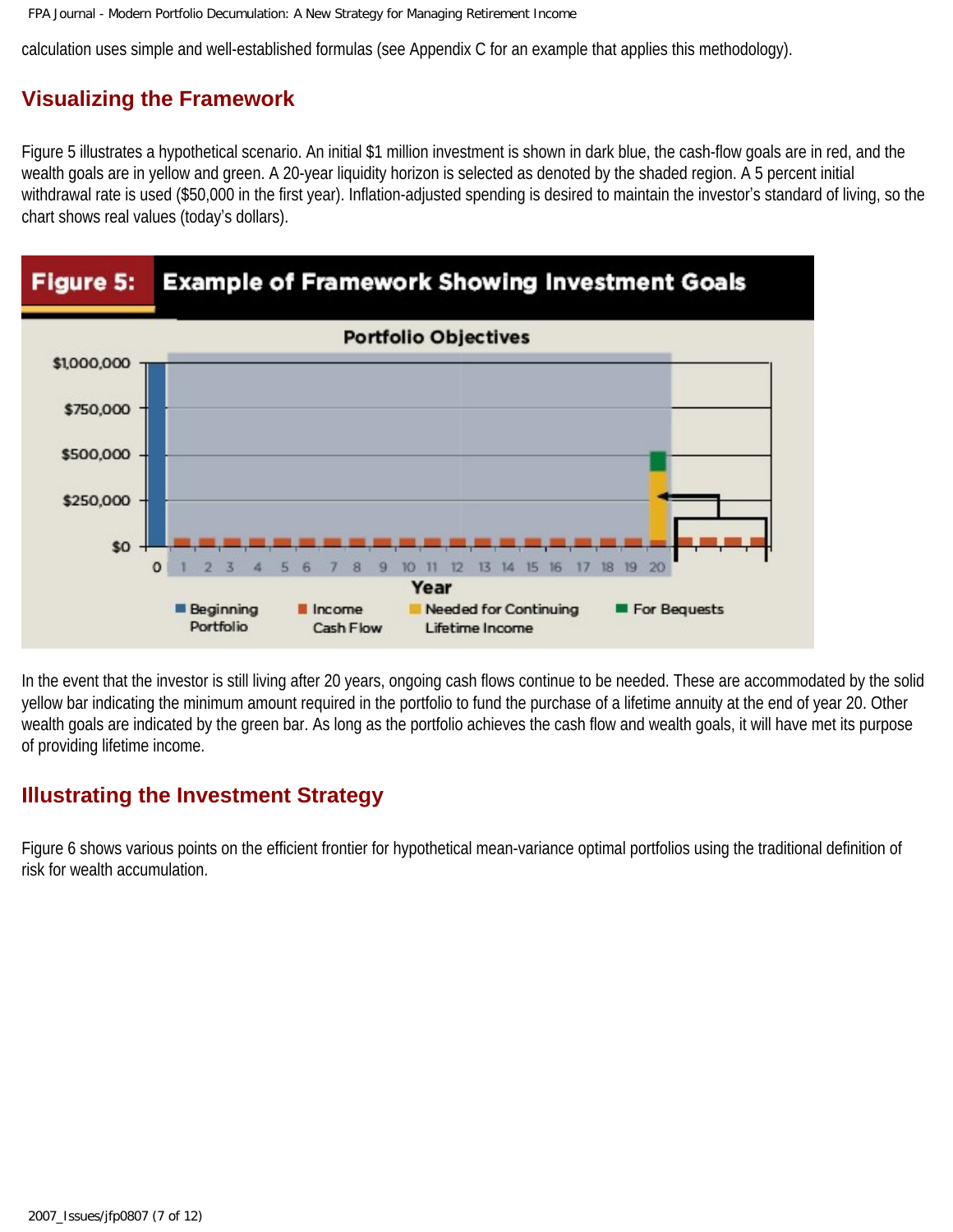

Figure 7 illustrates these same portfolios in the context of the decumulation framework as described in Appendix B. Notice that risk is now measured not by standard deviation of return, but in terms of shortfall over a given liquidity horizon. New "shortfall optimal" portfolios are now identified as more efficient for decumulation. It is no surprise that portfolios that are efficient for wealth accumulation are not efficient for wealth decumulation, since the two investment problems are significantly different.



Figure 7 shows optimal *static* asset allocations for the portfolio. But are static portfolios truly optimal for the decumulation problem?

The answer is no because movements in the markets have a major impact on the amount of shortfall risk present in the portfolio over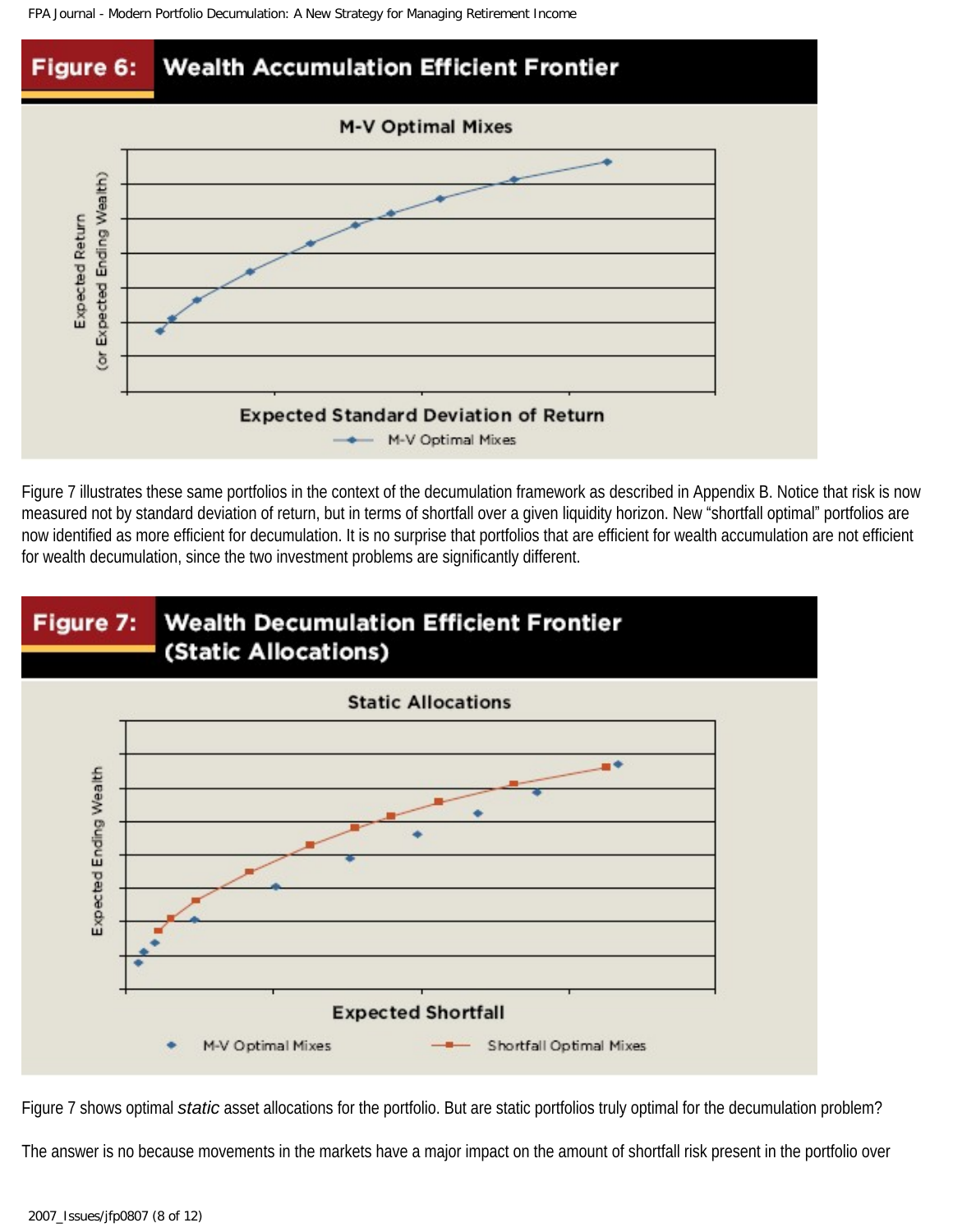time. It makes sense, then, to alter the asset allocation over time to manage this risk. A 10 percent decline in value may increase shortfall risk substantially, perhaps necessitating a more conservative portfolio to reduce the risk level. A 10 percent increase in value may reduce shortfall risk, allowing for a more aggressive portfolio to serve the objective of growing wealth.

When little cash-flow risk is present, the objective function begins to act like the wealth-based mean-variance model. On the other hand, when substantial cash-flow risk is present, the objective function begins to take on more of the characteristics of a cash-flow matching model. A dynamic allocation strategy makes these adjustments when necessary. Since the optimal (utility maximizing) asset allocation is dependent on the value of the portfolio at any time, any static investment strategy will necessarily suffer lost utility due to its inability to respond to real-world changes.

Given any current level of wealth, time horizon, series of cash flows, cash-flow risk aversion, future wealth goal, wealth risk aversion, and capital market expectations, the goal is to find dynamic strategies that provide wealth/risk combinations that are superior to the optimal static strategy, shifting the efficient frontier up as shown in Figure 8. It makes no sense to take unrewarded risk, so dynamic strategies are compelling for retirees exposed and averse to cash-flow risk (this excludes those so wealthy or so frugal that they don't need to worry about outliving their money).



The illustrations shown here assume annual rebalancing of the static portfolios and annual resetting of the dynamic portfolio. But since the current level of wealth changes daily, shortfall risk also changes daily and thus the optimal allocation changes daily. Consequently, the more frequently the allocation is reset, the greater the benefit offered by a dynamic strategy. In the ideal world, it would be reset daily. But any resetting should take place only when the benefit exceeds transaction costs. In the real world, resetting the allocation would occur less frequently than daily and more frequently than annually.

# **A Practical Approach: Using an Annuitization Hurdle**

Of course, dynamic strategies may be burdensome for some financial planners and advisors to implement, in which case they may outsource the portfolio management function to investment managers better equipped for the task. But regardless of the investment methodology, the framework still provides an intuitive and simple way for planners and advisors to assist their clients in retirement while avoiding the undesirable task of selecting a drop-dead date.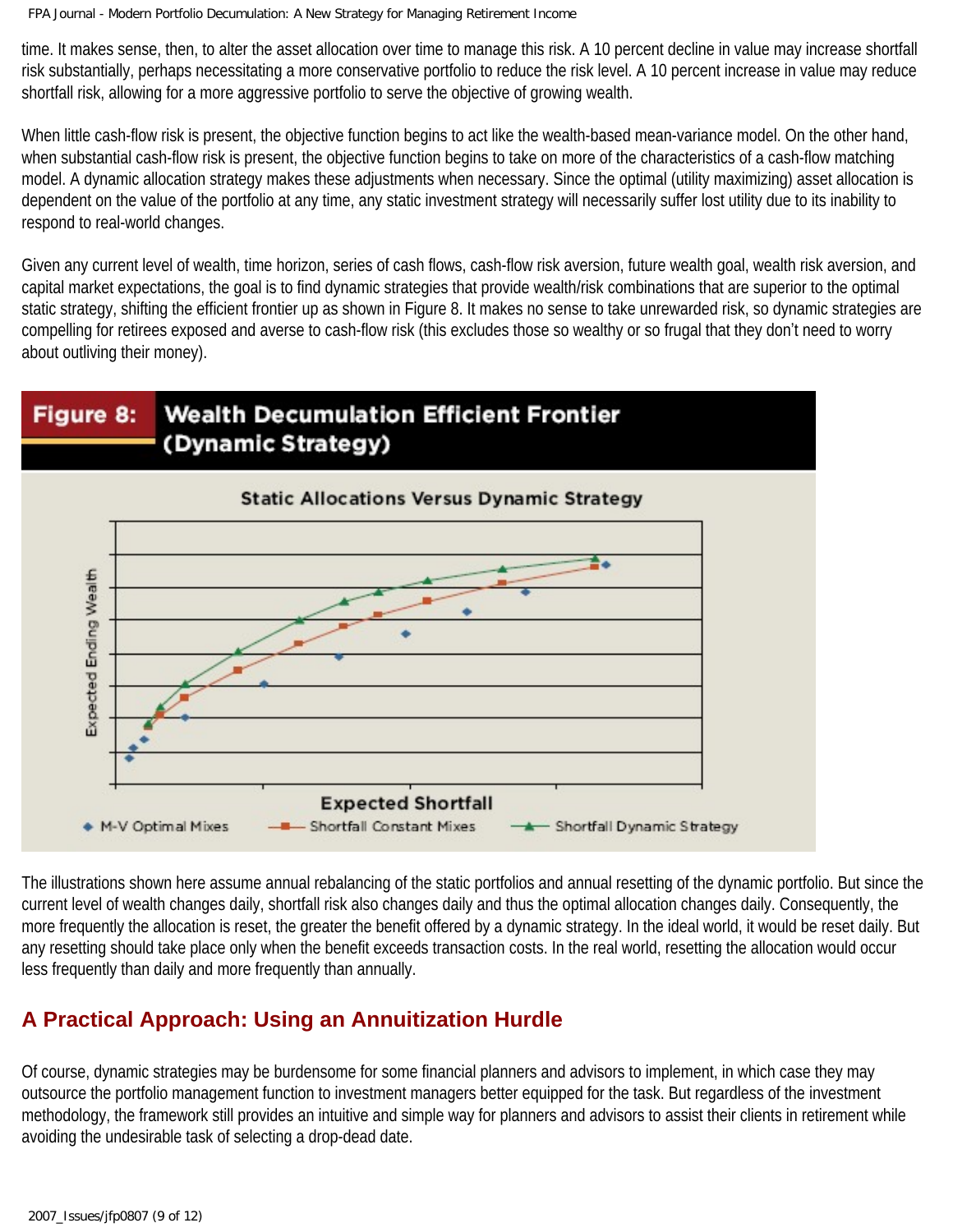Figure 9 illustrates how the amount needed for continuing lifetime income can be viewed as an "annuitization hurdle." Here, inflationadjusted withdrawals are taken from a portfolio and potential paths for the portfolio value are displayed. Overlaid on these paths is the cost to annuitize a desired lifetime income stream if this annuity were to be purchased in any subsequent year. In other words, the first-year cost is for an annuity purchased at retirement, whereas the fifth-year cost is for an annuity purchased in the fifth year of retirement. Since life expectancy decreases with age, the cost to annuitize generally also decreases with age.

#### Figure 9: **Use of an Annuitization Hurdle**



Investing in the capital markets involves risk and, as John Maynard Keynes might have put it, the markets may underperform your expectations longer than you can remain solvent. Many financial planning approaches use a portfolio value of *zero* as the threshold for plan success or failure (X percent chance your portfolio will last for Y years). This method considers failure to mean "financial ruin."

In contrast, the portfolio decumulation framework uses the cost to annuitize as the threshold for success or failure (X percent chance your portfolio will last for Y years and still retain enough value to annuitize a guaranteed lifetime income). This method considers failure to mean "having to annuitize your assets before you really hoped to." For most retirees, this is a more comforting threshold to use than financial ruin. In Figure 9, shortfall occurs when the portfolio value drops below the cost to annuitize.

Combining the annuitization hurdle with a dynamic investment strategy relative to that hurdle tells a compelling story to the client. Figure 10 shows a range in possible outcomes after 20 years for a dynamic portfolio as well as optimal static portfolios of varying risk levels. The investment objectives in this hypothetical example include a 5 percent initial withdrawal rate in the first year that is subsequently adjusted for inflation. The lifetime annuitization hurdle is a projected range of values. Portfolio values below zero represent financial ruin, while values below the annuitization hurdle represent an inability to fund the desired annuity.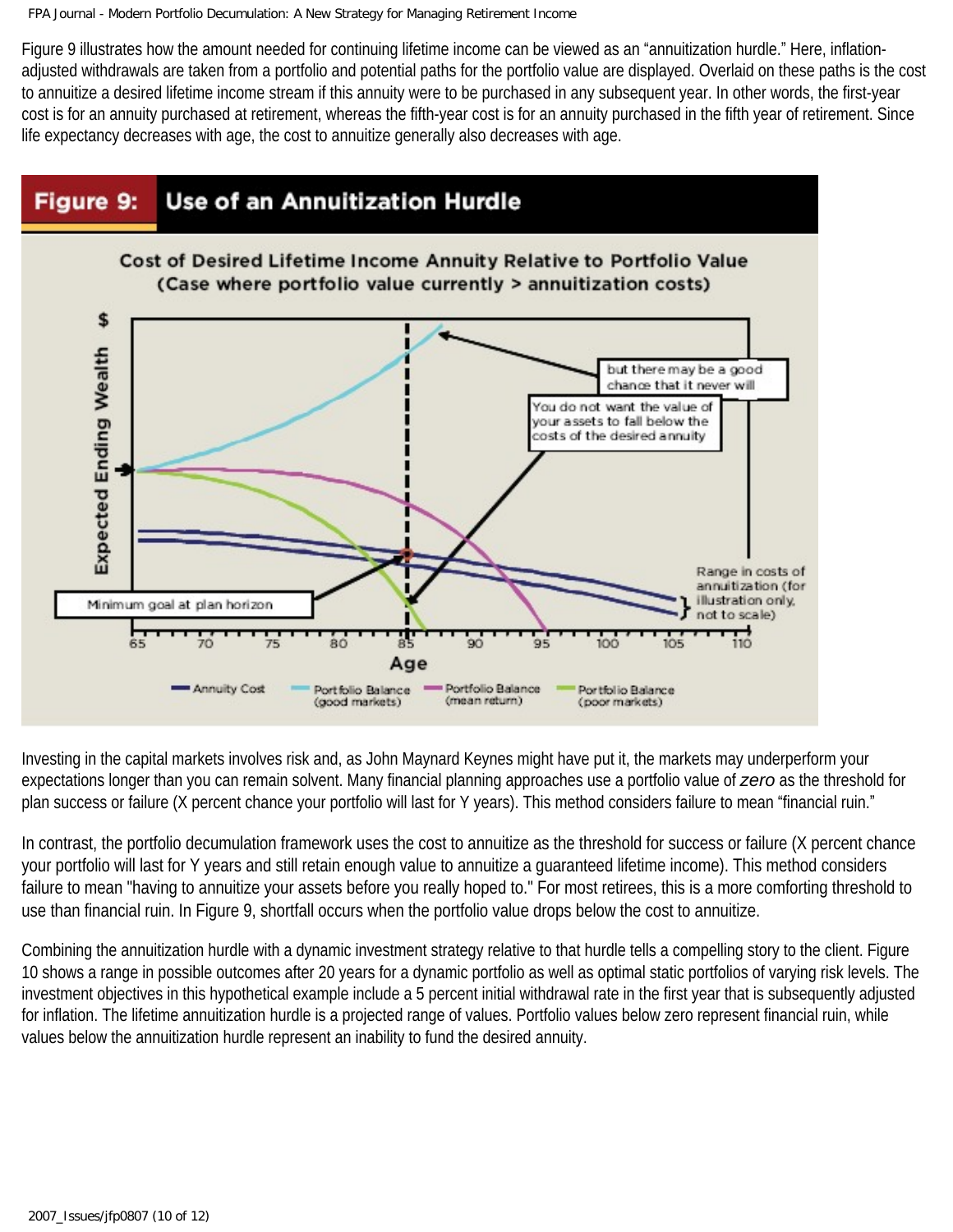#### **Comparison of Wealth Distributions Figure 10:**

#### **Expected Ending Value as Percent of Initial Value (Year 20)** 700% Key: 95th Percentile  $\blacksquare$ 600% 50th Percentile 500% 5th Percentile 400% 75th Percentile 25th Percentile 300% Amuitization Hurdle 200% Ξ 100% Ξ 0%  $-100%$ Dynamic<br>Strategy **Optimal Static**  $(-15%$  equity) **Optimal Static**  $(-60%$  equity) **Optimal Static Optimal Static** (~80% equity) Optimal Static  $(-28%$  equity)  $(-46%$ equity

Dynamic strategies adjust the composition of the portfolio over time based on the current portfolio value, remaining cash flows, and annuitization hurdle amount. Figure 10 shows that the dynamic strategy works to meet the cash flow *and* the wealth (annuitization hurdle) objectives regardless of market performance, thereby actively managing longevity risk. It compresses the set of potential outcomes at the lower end of the range to stay above the hurdle, while preserving as much upside as possible.

#### **Conclusion**

The investment problems of accumulation and decumulation are significantly different, and therefore the investment model best suited for them must necessarily be different. Decumulation is a much more complex problem to manage. Logic dictates that retirement income solutions should leverage the best features of both investments and insurance. Given the many competing goals and the complex nature of the risks, the timing of the "invest or annuitize" decision is important to the overall success of any retiree's financial plan. The use of annuitization hurdles helps frame the problem in simple terms.

Traditional accumulation-based investment portfolios are suboptimal for this problem. Redefining the investment objectives and risks in the client's terms is critical. Dynamic strategies appear well suited to the problem of decumulating portfolios that must provide for lifetime income.

#### **References**

Bodie, Z. 1995. "On the Risk of Stocks in the Long Run." *Financial Analysts Journal* (May–June).

Bouchey, P., D. Cariño, and Y. Fan. 1999. "The Behavior of Shortfall Functions in Asset Allocation." *Russell Research Commentary* (August).

Fan, Y., R. Fullmer, and G. Gardner. 2006. "Successful Investment Strategies for Funding Retirement Spending." Russell Investment Group working paper (March).